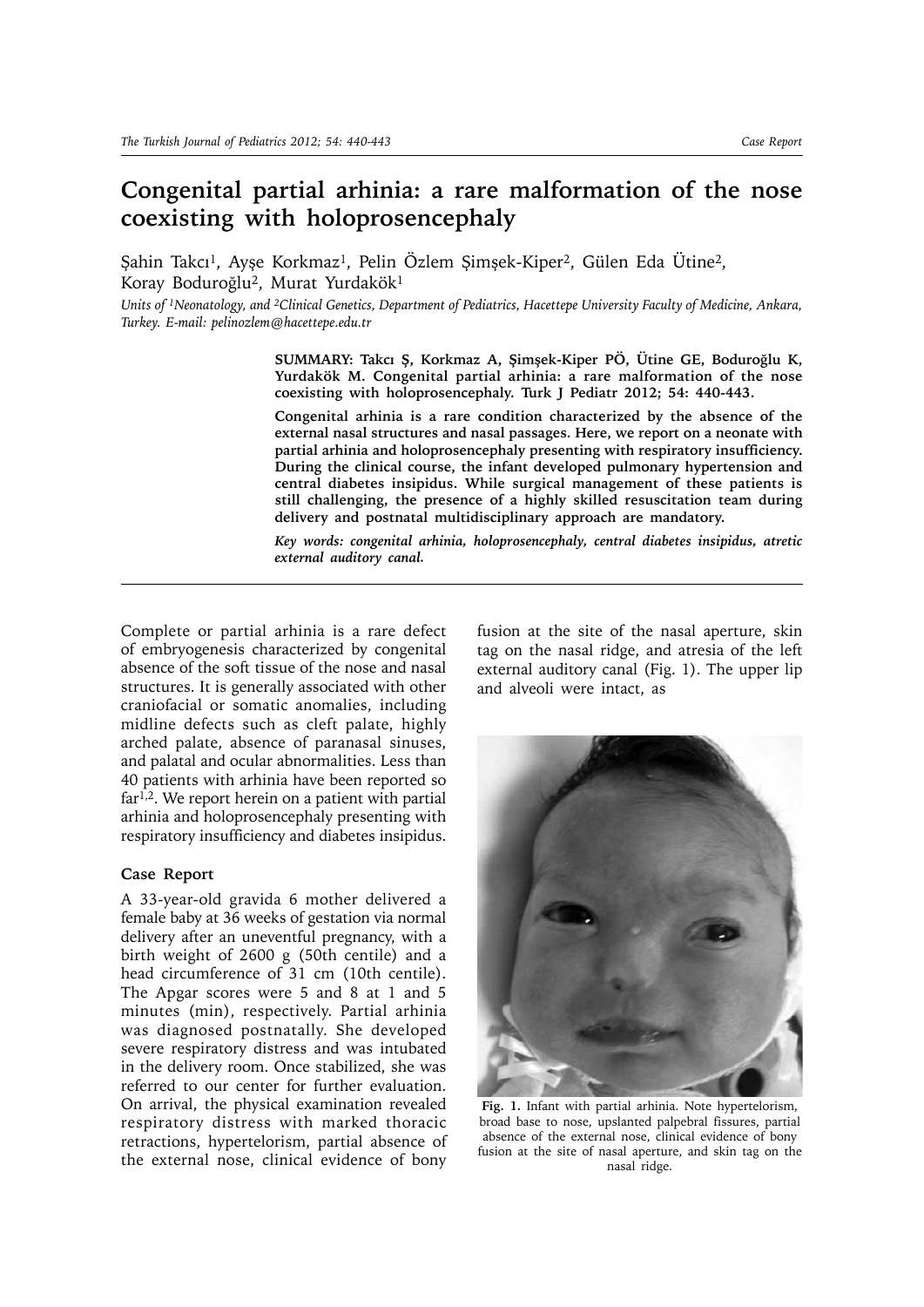were the soft and hard palates. She was put under mechanical ventilation in the neonatal intensive care unit. Family history revealed no parental consanguinity, no history of congenital malformations and no use of any teratogenic medication during pregnancy. Echocardiogram revealed pulmonary hypertension and patency of the ductus arteriosus requiring medical intervention. A three-dimensional computed tomography (CT) scan revealed semilobar holoprosencephaly, inferior displacement of frontal lobes of the brain (presumably frontal encephalocele), nasal bone hypoplasia, and large bony defect of the cribriform plate (Figs. 2a, 2b). Consecutive axial CT sections from superior to inferior demonstrated the absence of bony nasal structures (Fig. 3). Abdomino-renal ultrasonography and spine X-ray were normal. Evoked response audiometry demonstrated hearing loss on the right. Chromosome analysis was 46,XX. During hospitalization, an increase in urine output with an increase in serum sodium (Na<sup>+</sup> 159 mmol/L) and osmolality and a decrease in urine osmolality were observed, consistent with a diagnosis of diabetes insipidus. A dramatic response to desmopressin acetate  $(1.25 \text{ µg}$ day, po) was noted in the clinical course. The patient was able to tolerate short periods without mechanical ventilation, but she failed to adapt to oral breathing, so tracheostomy was performed in order to prevent complications of long-term endotracheal intubation. As she had feeding difficulties in the beginning, an orogastric tube was placed, but she later adapted to feeding without tube. Corrective reconstructive surgery was postponed until the preschool age.

## **Discussion**

Congenital arhinia is an extremely rare condition characterized by the absence of external nasal structures and nasal passages. Although the pathogenesis remains unclear, the embryological origin of arhinia is thought to be due to maldevelopment of paired nasal placodes2, or there may also be a developmental defect in the medial and lateral nasal processes or overdevelopment and early fusion in the medial nasal processes<sup>3</sup>.

Arhinia may be associated clinically with many other craniofacial anomalies, such as cleft palate, absence of paranasal sinuses, hypo- and hypertelorism, microphthalmia, anophthalmia, colobomata, stenosis of nasolacrimal ducts,



computed tomography showing the absence of the nasal bony structures.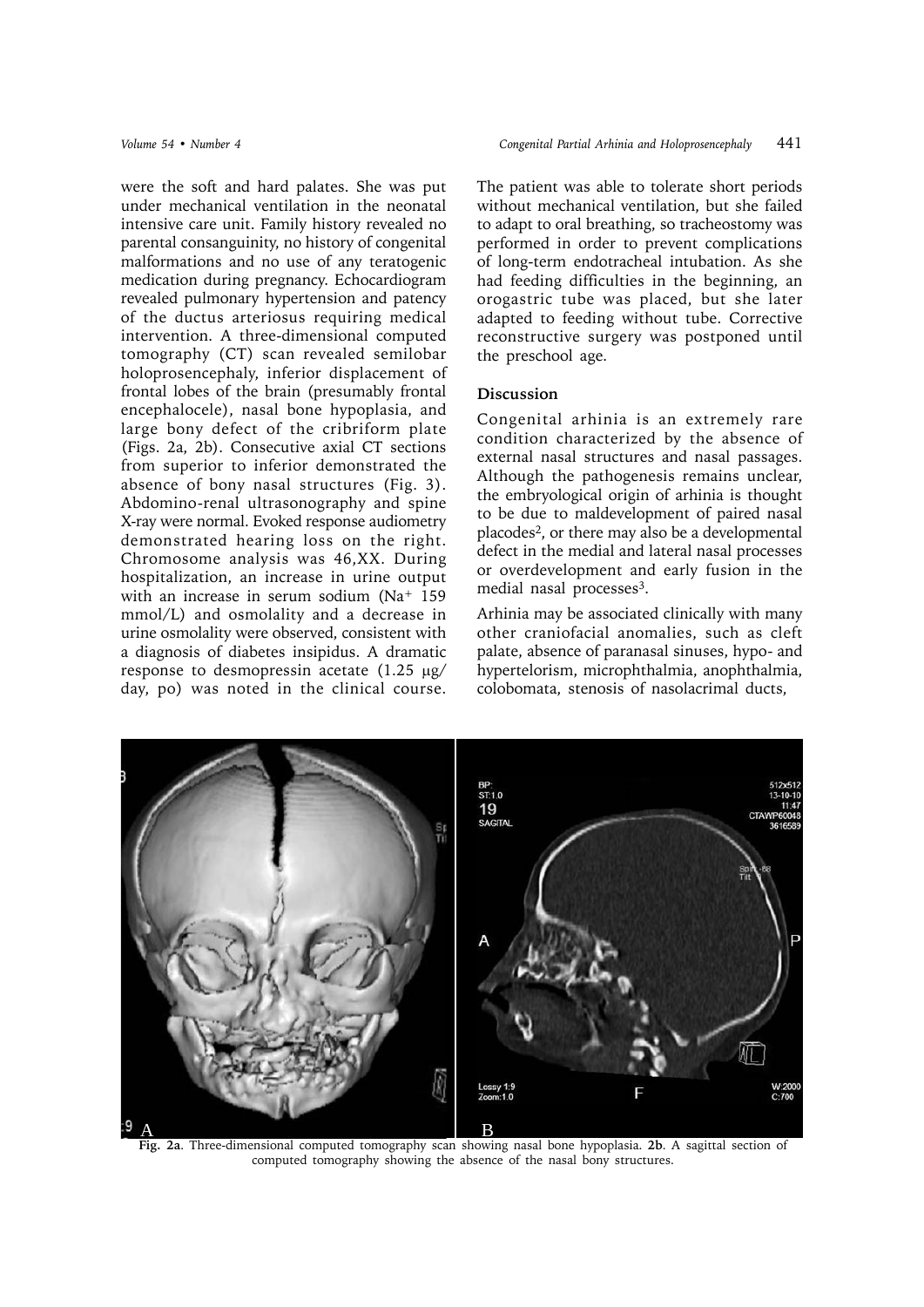

Fig. 3. Consecutive axial computed tomography sections from superior to inferior demonstrating the absence of nasal bony structures.

optic atrophy, ear deformities, and a range of midline defects including central nervous system malformations<sup>1</sup>. The olfactory nerve, which is a structure derived from the embryonic nasal placode, consists of a collection of many sensory nerve fibers that extend from the olfactory epithelium to the olfactory bulb, passing through the cribriform plate of the ethmoid bone. Therefore, arhinia is also associated with the lack of olfactory bulbs and nerves<sup>4</sup>.

Eye findings such as iris coloboma, optic atrophy, microphthalmia, anophthalmia, and proptosis have all been described in association with congenital arhinia<sup>1</sup>. The present patient did not have a particular eye defect but she had hypertelorism. Among the ear deformities, low-set ears, posterior angulation of the ears and preauricular pits were frequently reported with congenital arhinia. However, to our knowledge, external auditory canal atresia and hearing loss have not been reported in association with congenital arhinia thus far1,5. The present patient had atresia of the external auditory canal along with hearing loss on the right side demonstrated by evoked response audiometry.

Central nervous system malformations such as absent/hypoplastic corpus callosum, nasal meningocele/encephalocele, and absent olfactory bulbs and nerves have been reported in association with congenital arhinia1,9. The present patient had holoprosencephaly, which is a complex brain malformation of the developing forebrain resulting from incomplete midline cleavage of the prosencephalon and associated with neurologic impairment and dysmorphism of the brain and face occurring between the

18th and 28th days of gestation<sup>6</sup>. Variations in the severity of craniofacial anomalies may be observed. The most severe facial phenotypes include pronounced microcephaly, cyclopia, synophthalmia, and a proboscis. Less severe facial phenotypes may include microcephaly, hypotelorism, midface hypoplasia with a flat nasal bridge, cleft lip and/or palate, ocular colobomas, and a single maxillary central incisor7. It is known that a spectrum of craniofacial anomalies ranging from small and flat nose to arhinia may accompany holoprosencephaly in approximately 80% of the affected individuals $5,6$ . Therefore, radiological evaluation of arhinia should identify anatomic relationships and associated malformations in detail. CT, with preferably three-dimensional (3D) images, contributes valuable visual representations of the bony anomalies, as in this patient. Semilobar holoprosencephaly, presumably a frontal encephalocele, nasal bone hypoplasia and large bony defect of the cribriform plate were demonstrated with a 3D CT in the present patient (Fig. 2).

Endocrine disorders such as diabetes insipidus are very frequent in holoprosencephaly, as the midline malformation affects the development of the hypothalamus and the pituitary gland8. Diabetes insipidus was also observed in the present patient during the clinical course.

Congenital arhinia is a very rare defect during embryogenesis. Most cases are sporadic and have normal karyotypes; however, familial cases have been reported. Three patients were described, one with a *de novo* reciprocal translocation between chromosomes 3 and 12 with breakpoints at 3q13.2 and 12p11.2, and two with aberrations of chromosome 99,10. Familial occurrence affecting an aunt and niece was reported with the proposed inheritance pattern being autosomal dominant with reduced penetrance11. In an earlier report of two sisters with arhinia and microphthalmia, born to nonconsanguineous parents, an autosomal recessive mode of inheritance was suggested<sup>12</sup>. The present patient was the product of a non-consanguineous couple, and there was no family history; therefore, no specific pattern of inheritance could be suggested, which was probably sporadic. Several genes have been proposed as candidates for arhinia, such as *PAX6*, and its downstream targets, those of the FGF signaling, *MSX1*, *NRP2*, *GSC*, *ALX3*,